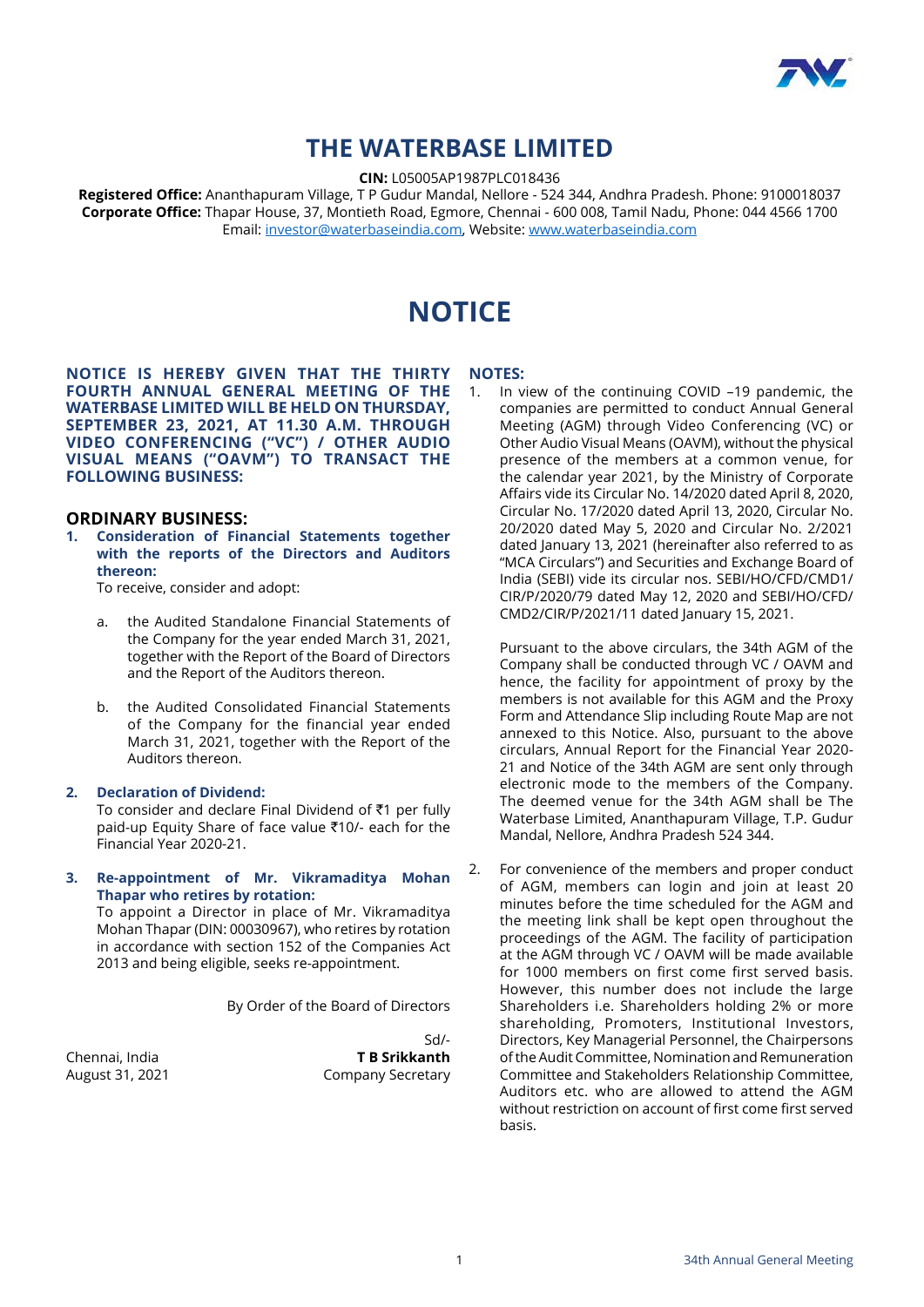

- 3. Institutional / corporate shareholders (i.e. other than individuals, HUF, NRI, etc.) are required to send a scanned copy (PDF / JPG Format) of their respective Board or governing body Resolution / Authorisation etc., authorising their representative to attend the AGM through VC / OAVM on their behalf and to vote through remote e-Voting. The said Resolution / Authorisation shall be sent by e-mail on Scrutiniser's e-mail address at [chandramouli@bpcorpadvisors.com](mailto:chandramouli%40bpcorpadvisors.com%20?subject=) with a copy marked to [investor@waterbaseindia.com,](mailto:investor%40waterbaseindia.com?subject=) [helpdesk.evoting@cdslindia.com](mailto:helpdesk.evoting%40cdslindia.com?subject=)
- 4. In case of joint holders, the Member whose name appears as the first holder in the order of the names as per the Register of Members of the Company will be entitled to vote at the meeting.
- 5. The Members attending the AGM through VC / OAVM shall be counted for the purpose of reckoning the quorum under Section 103 of the Act.
- 6. In accordance with the aforesaid MCA Circulars and SEBI Circulars, the Notice of the AGM along with Annual Report for FY 2020-21 are being sent only through electronic mode to those Members whose e-mail addresses are registered with the Company / Depositories. Members who have not registered their e-mail address with the Company are requested to submit their request with the valid e-mail address to M/s. Cameo Corporate Services Ltd. at [investor@cameoindia.com](mailto:investor%40cameoindia.com?subject=) or update the details at their web portal https://investors.cameoindia.com by providing the details of Folio number, Certificate number, PAN, E-mail ID and Mobile Number and any such details required. Members holding shares in demat form are requested to register / update their e-mail address with the relevant Depository Participant with whom they hold their Demat Account. The Notice convening the 34th AGM along with the Annual Report for the FY 2020-21 will also be available on the website of the Company at [www.waterbaseindia.com,](http://www.waterbaseindia.com) website of the Stock Exchange i.e. BSE Limited at [www.bseindia.](http://www.bseindia.com) [com](http://www.bseindia.com) and the website of CDSL at [www.evotingindia.](http://www.evotingindia.com) [com](http://www.evotingindia.com), respectively.
- 7. Additional information, if any, pursuant to Regulations 26(4) and 36(3) of the Securities and Exchange Board of India (Listing Obligations and Disclosure Requirements) Regulations, 2015, ('SEBI Listing Regulations') and Secretarial Standard – 2 on General Meetings issued by The Institute of Company Secretaries of India, is furnished as an annexure to the Notice.
- 8. The Company's Statutory Auditors, M/s. Deloitte Haskins & Sells LLP, Chartered Accountants, registered with the Institute of Chartered Accountants of India (Firm Registration Number 117366W / W-100018), were appointed as Statutory Auditors of the Company for a period of five consecutive years at the 30th Annual General Meeting held on December 30, 2017, to hold office till the conclusion of AGM to be held in the year 2022, on a remuneration mutually agreed upon by the Board of Directors and the Statutory Auditors. Their appointment was subject to ratification

by the members at every AGM held in the subsequent years.

 Pursuant to the amendments made to Section 139 of the Act by the Companies (Amendment) Act, 2017, effective from May 7, 2018, the requirement of seeking ratification of the members for the appointment of the Statutory Auditors has been withdrawn. In view of the above, ratification by the members for continuation of their appointment at this AGM is not being sought. The remuneration payable to the Statutory Auditors shall be determined from time to time by the Board of Directors based on the recommendation of the Audit Committee.

- 9. Book Closure, Record Date and Dividend:
	- a. The Register of Members and Share Transfer Books of the Company will be closed from Friday, September 17, 2021 to Thursday, September 23, 2021 (both days inclusive) for the purpose of payment of Final Dividend (if approved) and AGM for Financial Year 2020-21
	- b. The Final Dividend, as recommended by the Board, if approved at the AGM, will be paid after September 23, 2021 but before October 21, 2021 to those members or their mandates whose names appear on the record of Depositories (National Securities Depository Limited and Central Depository Services (India) Limited) on September 16, 2021 (for shares held in demat mode) and in the Register of Members of the Company (for shares held in physical mode) updated as on September 16, 2021.
	- c. Pursuant to Finance Act, 2020, dividend income is taxable in the hands of shareholders effective April 1, 2020 and the Company is required to deduct tax at source from dividend paid to the Members at the prescribed rates. For the prescribed rates for various categories, the shareholders are requested to refer to the Finance Act, 2020 and the amendments thereof and also refer the website of the company at www.waterbaseindia. com/investor\_relations.php for TDS provisions, Relevant Forms (15G / 15H / 10F) and other instructions. In general, to enable compliance with TDS requirements, Members are requested to complete and / or update their Residential status, PAN, Category with their Depository Participants ('DPs') or in case shares are held in physical form, with the Registrars and Transfer Agents ('RTA') by sending documents through e-mail on or before September 16, 2021 at [investor@cameoindia.com](mailto:investor%40cameoindia.com?subject=)
- 10. Pursuant to the provisions of Sections 124 and 125 of the Companies Act, 2013 (the Act), dividends if not encashed for a consecutive period of 7 years from the date of transfer to Unpaid Dividend Account of the Company are liable to be transferred to the Investor Education and Protection Fund ('IEPF'). Pursuant to the provisions of the Investor Education and Protection Fund Authority (Accounting, Audit, Transfer and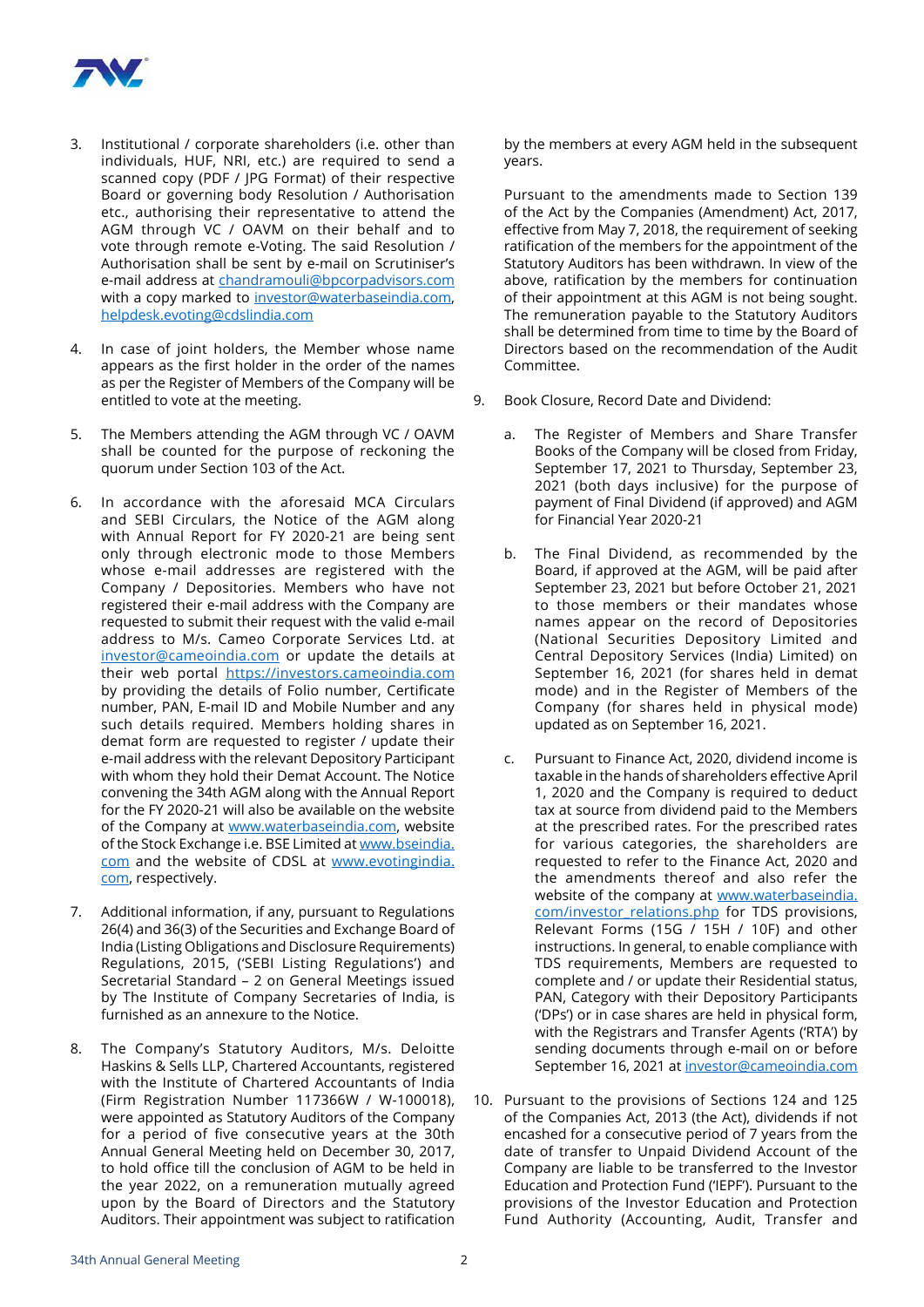

Refund) Rules, 2016, as amended from time to time, the Company has uploaded the details of the unpaid and unclaimed amounts lying with the Company on the website of the Ministry of Corporate Affairs ([www.](http://www.iepf.gov.in) [iepf.gov.in\)](http://www.iepf.gov.in). Members who have not encashed the dividend warrant(s) for the Financial Year 2014–15 and for consecutive 7 years from the Financial Year 2014-15, so far, are requested to make their claim to the office of the RTA on or before September 3, 2021, failing which the unpaid / unclaimed amount for the Interim Dividend declared in Financial Year 2014-15 shall be transferred to said fund at an appropriate date. Members' attention is particularly drawn to the "Corporate Governance" section of the Annual Report in respect of unclaimed dividend.

- 11. Pursuant to the provisions of Section 124(6) of the Act and the Investor Education and Protection Fund Authority (Accounting, Audit, Transfer and Refund) Rules, 2016, as amended from time to time, all equity shares of the Company on which dividend has not been paid or claimed for seven consecutive years or more on September 3, 2021 shall be transferred by the Company to Investor Education and Protection Fund Authority (IEPFA). The Company has already written to the Shareholders concerned intimating the particulars of the equity shares due for transfer. These details are also available on the Company's website [www.waterbaseindia.com](http://www.waterbaseindia.com). No claim shall lie against the Company in respect of these equity shares post their transfer to IEPFA. Upon transfer, the Shareholders will be able to claim these equity shares only from the IEPF Authority by making an online application, the details of which are available at [www.iepf.gov.in](http://www.iepf.gov.in). All correspondence should be addressed to the RTA of the Company viz Cameo Corporate Services Ltd. Account: The Waterbase Limited, Subramanian Building, No. 1, Club House Road, Chennai 600 002. Phone: 044 - 2846 0390. Email: [investor@cameoindia.](mailto:investor%40cameoindia.com?subject=) [com](mailto:investor%40cameoindia.com?subject=)
- 12. To prevent fraudulent transactions, members are advised to exercise due diligence and notify the Company of any change in address or demise of any member as soon as possible. Members are also advised not to leave their demat account(s) dormant for long. Periodic statement of holdings should be obtained from the concerned Depository Participant and holdings should be verified.
- 13. As per SEBI Notification No. SEBI/LAD-NRO/ GN/2018/24 dated June 8, 2018 and further amendment vide Notification No. SEBI/LAD-NRO/ GN/2018/49 dated November 30, 2018, requests for effecting transfer of securities (except in case of transmission or transposition of securities) is not processed from April 1, 2019 unless the securities are held in the dematerialized form with the depositories. Therefore, Shareholders are requested to take action to dematerialize the Equity Shares of the Company, at the earliest. Members may contact the Company's RTA, Cameo Corporate Services Ltd. at [investor@](mailto:investor%40cameoindia.com?subject=) [cameoindia.com](mailto:investor%40cameoindia.com?subject=) for assistance in this regard.
- 14. The Securities and Exchange Board of India (SEBI) has mandated the submission of Permanent Account Number (PAN) by every participant in securities market. Members holding shares in electronic form are, therefore, requested to submit their PAN to the Depository Participants with whom they maintain their demat accounts. Members holding shares in physical form should submit their PAN to the RTA of the Company at investor@cameoindia.com.
- 15. Members who desires to raise/ask questions during the AGM are requested to send their request to [investor@waterbaseindia.com](mailto:investor%40waterbaseindia.com?subject=) by 5 p.m. on or before Monday, September 20, 2021. The speaker members are requested to maintain a time limit of 5 minutes to complete their questions. The Company reserves the right to restrict the number of speakers depending on the availability of time for the AGM.
- 16. Members are requested to send all communications relating to shares and unclaimed dividends, change of address etc. to the Registrar and Share Transfer Agents at the following address:

**Cameo Corporate Services Ltd Account: The Waterbase Limited** Subramanian Building, No. 1, Club House Road, Chennai 600 002 Phone: 044 - 2846 0390 Email: [investor@cameoindia.com](mailto:investor%40cameoindia.com?subject=)

# 17. **VOTING & AGM**

#### **Electronic Voting ("E-Voting")**

- i. Pursuant to Section 108 of the Act read with Rule 20 of the Companies (Management and Administration) Rules, 2014 and Regulation 44 of the SEBI (Listing Obligations and Disclosure Requirements) Regulations, 2015, as amended from time to time, and the MCA Circulars, the Company is pleased to provide its members the facility for voting through remote e-voting as well as e-voting during the AGM in respect of all the businesses to be transacted at the AGM and has engaged Central Depositories Services Limited (CDSL) to provide e-voting facility and for participation in the AGM through VC / OAVM facility.
- ii. The cut-off date for the purpose of determining the members eligible for participation in remote e-voting and voting during the AGM is September 16, 2021. Please note that a person, whose name is recorded in the Register of Members or in the Register of Beneficial Owners maintained by the depositories as on cut-off date only shall be entitled to avail the facility of remote e-voting or e-voting during the Meeting. If members opt for remote e-voting, then they should not vote at the Meeting. However, once an e-vote on a resolution is cast by a member, such member is not permitted to change it subsequently or cast the vote again. Members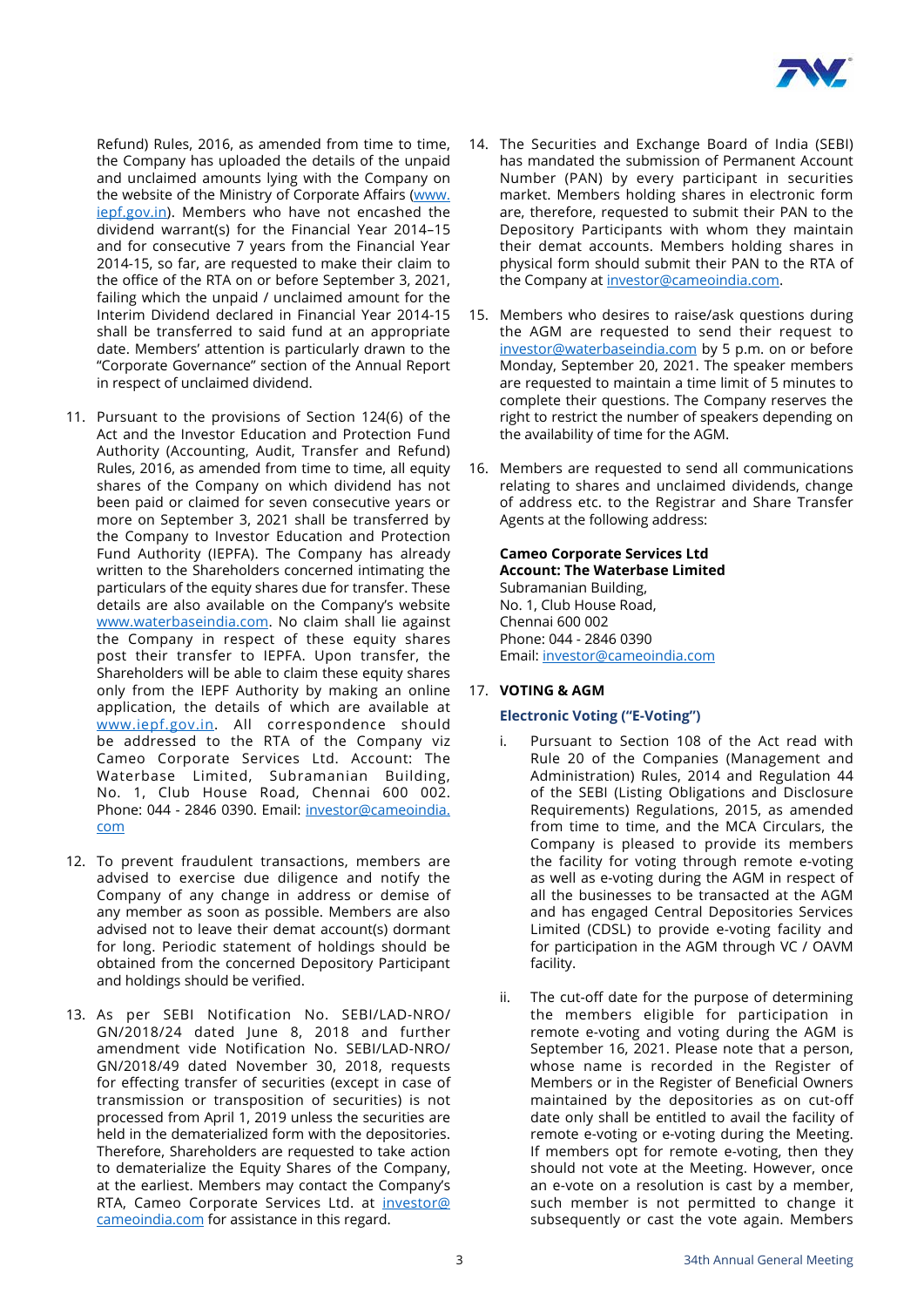

who have cast their vote by remote e-voting prior to the date of the Meeting can attend the Meeting and participate in the Meeting but shall not be entitled to cast their vote again.

iii. Voting and AGM Instructions:

#### **THE INTRUCTIONS FOR SHAREHOLDERS FOR E-VOTING AND JOINING VIRTUAL MEETINGS ARE AS UNDER:**

- a) The voting period begins on Monday, September 20, 2021, at 9.00 AM and ends on Wednesday, September 22, 2021, at 5.00 PM. During this period Members of the Company, holding shares either in physical form or in dematerialized form, as on the Cut-Off / Record Date, may cast their vote electronically. The E-Voting module shall be disabled by CDSL for voting thereafter.
- b) Shareholders who have already voted prior to the meeting date would not be entitled to vote at the meeting venue.
- c) Pursuant to **SEBI Circular No. SEBI/HO/CFD/ CMD/CIR/P/2020/242 dated 09.12.2020**, under Regulation 44 of Securities and Exchange Board of India (Listing Obligations and Disclosure Requirements) Regulations, 2015, listed entities are required to provide remote e-voting facility to its shareholders, in respect of all shareholders' resolutions. However, it has been observed that the participation by the public non-institutional shareholders/retail shareholders is at a negligible level.

 Currently, there are multiple e-voting service providers (ESPs) providing e-voting facility to listed entities in India. This necessitates registration on various ESPs and maintenance of multiple user IDs and passwords by the shareholders.

 In order to increase the efficiency of the voting process, pursuant to a public consultation, it has been decided to enable e-voting to **all the demat account holders, by way of a single login credential, through their demat accounts/ websites of Depositories/ Depository Participants**. Demat account holders would be able to cast their vote without having to register again with the ESPs, thereby, not only facilitating seamless authentication but also enhancing ease and convenience of participating in e-voting process.

 d) In terms of **SEBI Circular No. SEBI/HO/CFD/ CMD/CIR/P/2020/242 dated December 9, 2020** on e-Voting facility provided by Listed Companies, Individual shareholders holding securities in demat mode are allowed to vote through their demat account maintained with Depositories and Depository Participants. Shareholders are advised to update their mobile number and email Id in their demat accounts in order to access e-Voting facility.

 Pursuant to abovesaid SEBI Circular, Login method for e-Voting and joining virtual meetings **for Individual shareholders holding securities in Demat mode CDSL/ NSDL** is given below:

| Type of shareholders                                                     | Login Method                                                                                                                                                                                                                                                                                                                                                                                                                                                                                                                                                                                                                                                |  |  |
|--------------------------------------------------------------------------|-------------------------------------------------------------------------------------------------------------------------------------------------------------------------------------------------------------------------------------------------------------------------------------------------------------------------------------------------------------------------------------------------------------------------------------------------------------------------------------------------------------------------------------------------------------------------------------------------------------------------------------------------------------|--|--|
| Individual Shareholders<br>holding securities in<br>Demat mode with CDSL | 1) Users who have opted for CDSL Easi / Easiest facility, can login through their existing user<br>id and password. Option will be made available to reach e-Voting page without any further<br>authentication. The URL for users to login to Easi / Easiest are https://web.cdslindia.com/<br>myeasi/home/login or visit www.cdslindia.com and click on Login icon and select New<br>System Myeasi.                                                                                                                                                                                                                                                        |  |  |
|                                                                          | 2) After successful login the Easi / Easiest user will be able to see the e-Voting option for eligible<br>companies where the evoting is in progress as per the information provided by company.<br>On clicking the evoting option, the user will be able to see e-Voting page of the e-Voting<br>service provider for casting your vote during the remote e-Voting period or joining virtual<br>meeting & voting during the meeting. Additionally, there is also links provided to access the<br>system of all e-Voting Service Providers i.e. CDSL/NSDL/KARVY/LINKINTIME, so that the user<br>can visit the e-Voting service providers' website directly. |  |  |
|                                                                          | 3) If the user is not registered for Easi/Easiest, option to register is available at https://web.<br>cdslindia.com/myeasi/Registration/EasiRegistration                                                                                                                                                                                                                                                                                                                                                                                                                                                                                                    |  |  |
|                                                                          | 4) Alternatively, the user can directly access e-Voting page by providing Demat Account<br>Number and PAN No. from a e-Voting link available on www.cdslindia.com home page or<br>click on https://evoting.cdslindia.com/Evoting/EvotingLogin The system will authenticate the<br>user by sending OTP on registered Mobile & Email as recorded in the Demat Account. After<br>successful authentication, user will be able to see the e-Voting option where the evoting is<br>in progress and also able to directly access the system of all e-Voting Service Providers.                                                                                    |  |  |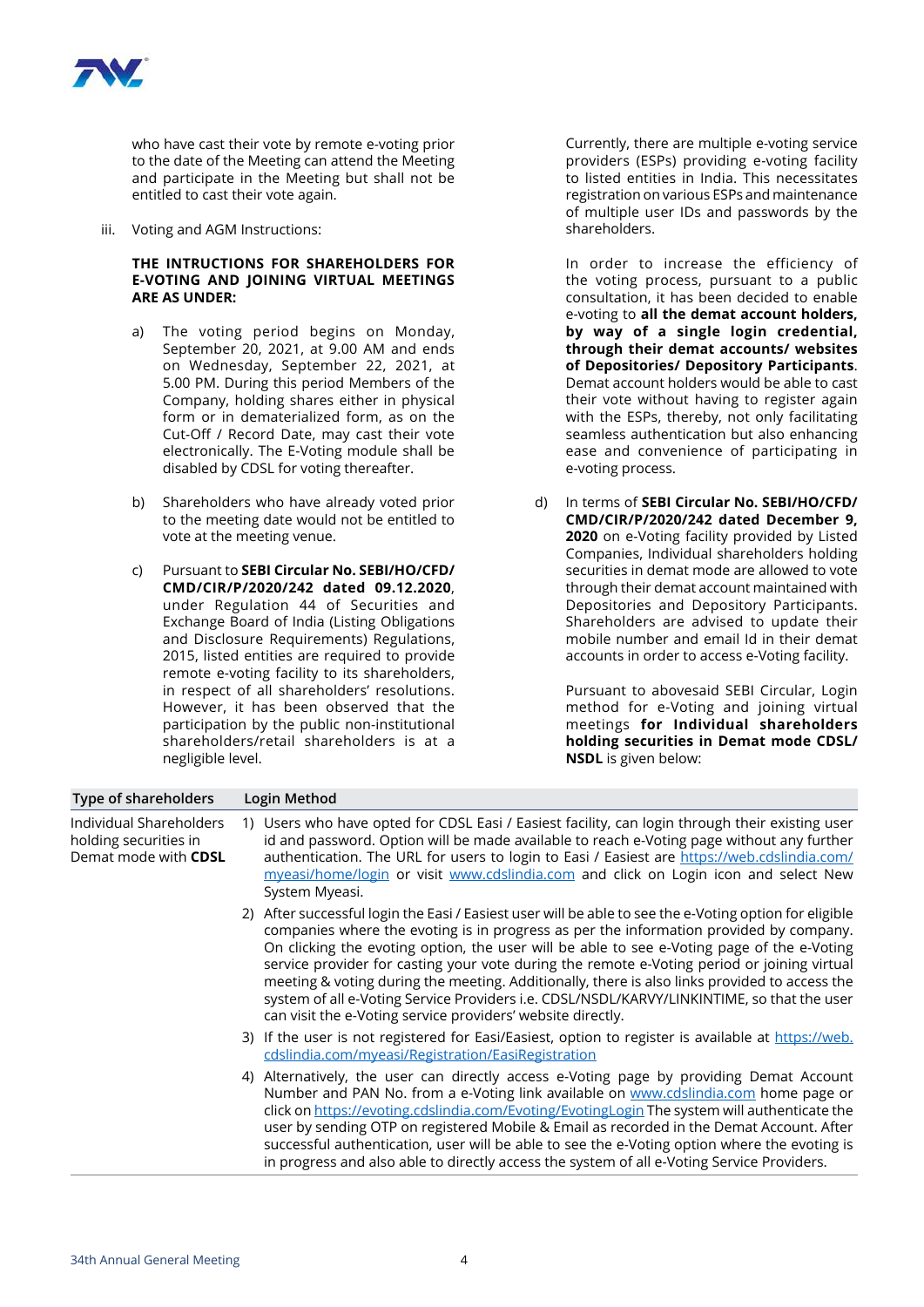

| Type of shareholders                                                                                                                | Login Method                                                                                                                                                                                                                                                                                                                                                                                                                                                                                                                                                                                                                                                                                                                                                                                                                                                                                        |
|-------------------------------------------------------------------------------------------------------------------------------------|-----------------------------------------------------------------------------------------------------------------------------------------------------------------------------------------------------------------------------------------------------------------------------------------------------------------------------------------------------------------------------------------------------------------------------------------------------------------------------------------------------------------------------------------------------------------------------------------------------------------------------------------------------------------------------------------------------------------------------------------------------------------------------------------------------------------------------------------------------------------------------------------------------|
| Individual Shareholders<br>holding securities in<br>demat mode with <b>NSDL</b>                                                     | 1) If you are already registered for NSDL IDeAS facility, please visit the e-Services website of<br>NSDL. Open web browser by typing the following URL: https://eservices.nsdl.com either<br>on a Personal Computer or on a mobile. Once the home page of e-Services is launched,<br>click on the "Beneficial Owner" icon under "Login" which is available under 'IDeAS' section.<br>A new screen will open. You will have to enter your User ID and Password. After successful<br>authentication, you will be able to see e-Voting services. Click on "Access to e-Voting" under<br>e-Voting services and you will be able to see e-Voting page. Click on company name or<br>e-Voting service provider name and you will be re-directed to e-Voting service provider<br>website for casting your vote during the remote e-Voting period or joining virtual meeting &<br>voting during the meeting. |
|                                                                                                                                     | 2) If the user is not registered for IDeAS e-Services, option to register is available at https://<br>eservices.nsdl.com. Select "Register Online for IDeAS "Portal or click at https://eservices.<br>nsdl.com/SecureWeb/IdeasDirectReg.jsp                                                                                                                                                                                                                                                                                                                                                                                                                                                                                                                                                                                                                                                         |
|                                                                                                                                     | 3) Visit the e-Voting website of NSDL. Open web browser by typing the following URL: https://<br>www.evoting.nsdl.com/ either on a Personal Computer or on a mobile. Once the home<br>page of e-Voting system is launched, click on the icon "Login" which is available under<br>'Shareholder/Member' section. A new screen will open. You will have to enter your User<br>ID (i.e. your sixteen digit demat account number hold with NSDL), Password/OTP and a<br>Verification Code as shown on the screen. After successful authentication, you will be<br>redirected to NSDL Depository site wherein you can see e-Voting page. Click on company<br>name or e-Voting service provider name and you will be redirected to e-Voting service<br>provider website for casting your vote during the remote e-Voting period or joining virtual<br>meeting & voting during the meeting                  |
| Individual Shareholders<br>(holding securities in<br>demat mode) login<br>through their<br><b>Depository</b><br><b>Participants</b> | You can also login using the login credentials of your demat account through your Depository<br>Participant registered with NSDL/CDSL for e-Voting facility. After Successful login, you will be<br>able to see e-Voting option. Once you click on e-Voting option, you will be redirected to NSDL/<br>CDSL Depository site after successful authentication, wherein you can see e-Voting feature.<br>Click on company name or e-Voting service provider name and you will be redirected to<br>e-Voting service provider website for casting your vote during the remote e-Voting period or<br>joining virtual meeting & voting during the meeting.                                                                                                                                                                                                                                                 |

Important note: Members who are unable to retrieve User ID/ Password are advised to use Forget User ID and Forget Password option available at abovementioned website.

#### **Helpdesk for Individual Shareholders holding securities in demat mode for any technical issues related to login through Depository i.e. CDSL and NSDL**

| Login type                                                                      | Helpdesk details                                                                                                                                                                   |
|---------------------------------------------------------------------------------|------------------------------------------------------------------------------------------------------------------------------------------------------------------------------------|
| Individual Shareholders<br>holding securities in Demat<br>mode with <b>CDSL</b> | Members facing any technical issue in login can contact CDSL helpdesk by sending<br>a request at helpdesk.evoting@cdslindia.com or contact at 022- 23058738 and<br>22-23058542-43. |
| Individual Shareholders<br>holding securities in Demat<br>mode with <b>NSDL</b> | Members facing any technical issue in login can contact NSDL helpdesk by sending a<br>request at evoting@nsdl.co.in or call at toll free no.: 1800 1020 990 and 1800 22 44 30      |

- e) Login method for e-Voting and joining virtual meetings for **Physical shareholders and shareholders other than individual holding in Demat form**.
	- 1) The shareholders should log on to the e-voting website [www.evotingindia.com](http://www.evotingindia.com).
	- 2) Click on "Shareholders" module.
	- 3) Now enter your User ID
		- a. For CDSL: 16 digits beneficiary ID,
		- b. For NSDL: 8 Character DP ID followed by 8 Digits Client ID,
		- c. Shareholders holding shares in Physical Form should enter Folio Number registered with the Company.
	- 4) Next enter the Image Verification as displayed and Click on Login.
	- 5) If you are holding shares in demat form and had logged on to [www.evotingindia.com](http://www.evotingindia.com) and voted on an earlier e-voting of any company, then your existing password is to be used.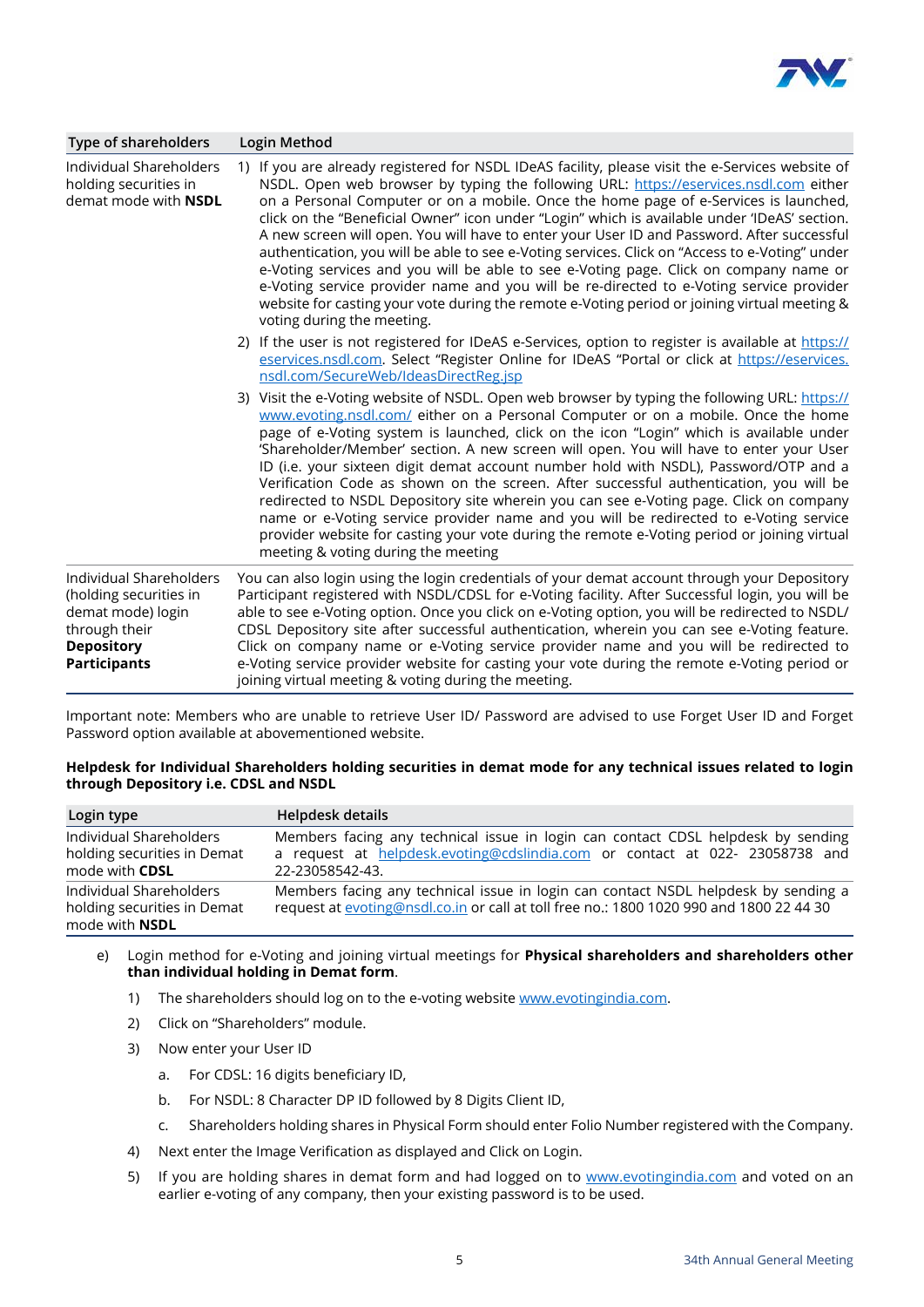

6) If you are a first-time user follow the steps given below:

|                                                    |           | For Physical shareholders and other than individual shareholders holding shares in<br>Demat.                                                                                   |  |
|----------------------------------------------------|-----------|--------------------------------------------------------------------------------------------------------------------------------------------------------------------------------|--|
| <b>PAN</b>                                         |           | Enter your 10 digit alpha-numeric *PAN issued by Income Tax Department (Applicable<br>for both demat shareholders as well as physical shareholders)                            |  |
|                                                    | $\bullet$ | Shareholders who have not updated their PAN with the Company/Depository<br>Participant are requested to use the sequence number sent by Company/RTA or<br>contact Company/RTA. |  |
| Dividend Bank<br>Details OR Date<br>of Birth (DOB) | ٠         | Enter the Dividend Bank Details or Date of Birth (in dd/mm/yyyy format) as recorded<br>in your demat account or in the company records in order to login.                      |  |
|                                                    |           | If both the details are not recorded with the depository or company, please enter the<br>member id / folio number in the Dividend Bank details field.                          |  |

- f) After entering these details appropriately, click on "SUBMIT" tab.
- g) Shareholders holding shares in physical form will then directly reach the Company selection screen. However, shareholders holding shares in demat form will now reach 'Password Creation' menu wherein they are required to mandatorily enter their login password in the new password field. Kindly note that this password is to be also used by the demat holders for voting for resolutions of any other company on which they are eligible to vote, provided that company opts for e-voting through CDSL platform. It is strongly recommended not to share your password with any other person and take utmost care to keep your password confidential.
- h) For shareholders holding shares in physical form, the details can be used only for e-voting on the resolutions contained in this Notice.
- i) Click on the EVSN for against "THE WATERBASE LIMITED" on which you choose to vote.
- j) On the voting page, you will see "RESOLUTION DESCRIPTION" and against the same the option "YES/NO" for voting. Select the option YES or NO as desired. The option YES implies that you assent to the Resolution and option NO implies that you dissent to the Resolution.
- k) Click on the "RESOLUTIONS FILE LINK" if you wish to view the entire Resolution details.
- l) After selecting the resolution, you have decided to vote on, click on "SUBMIT". A confirmation box will be displayed. If you wish to confirm your vote, click on "OK", else to change your vote, click on "CANCEL" and accordingly modify your vote.
- m) Once you "CONFIRM" your vote on the resolution, you will not be allowed to modify your vote.
- n) You can also take a print of the votes cast by clicking on "Click here to print" option on the Voting page.
- o) If a demat account holder has forgotten the login password then Enter the User ID and the image verification code and click on Forgot Password & enter the details as prompted by the system.
- p) **Additional Facility for Non Individual Shareholders and Custodians –For Remote Voting only.**
	- Non-Individual shareholders (i.e. other than Individuals, HUF, NRI etc.) and Custodians are required to log on to [www.evotingindia.com](http://www.evotingindia.com) and register themselves in the "Corporates" module.
	- A scanned copy of the Registration Form bearing the stamp and sign of the entity should be emailed to [helpdesk.evoting@cdslindia.](mailto:helpdesk.evoting%40cdslindia.com?subject=) [com](mailto:helpdesk.evoting%40cdslindia.com?subject=).
	- After receiving the login details a Compliance User should be created using the admin login and password. The Compliance User would be able to link the account(s) for which they wish to vote on.
	- The list of accounts linked in the login should be mailed to [helpdesk.evoting@cdslindia.com](mailto:helpdesk.evoting%40cdslindia.com?subject=) and on approval of the accounts they would be able to cast their vote.
	- A scanned copy of the Board Resolution and Power of Attorney (POA) which they have issued in favour of the Custodian, if any, should be uploaded in PDF format in the system for the scrutinizer to verify the same.
	- Alternatively Non Individual shareholders are required to send the relevant Board Resolution/ Authority letter etc. together with attested specimen signature of the duly authorized signatory who are authorized to vote, to the Scrutinizer and to the Company at the email address viz [chandramouli@](mailto:chandramouli%40bpcorpadvisors.com?subject=) [bpcorpadvisors.com](mailto:chandramouli%40bpcorpadvisors.com?subject=) with a copy marked to [investor@waterbaseindia.com](mailto:investor%40waterbaseindia.com?subject=), [helpdesk.](mailto:helpdesk.evoting%40cdslindia.com?subject=) [evoting@cdslindia.com,](mailto:helpdesk.evoting%40cdslindia.com?subject=) if they have voted from individual tab & not uploaded same in the CDSL e-voting system for the scrutinizer to verify the same.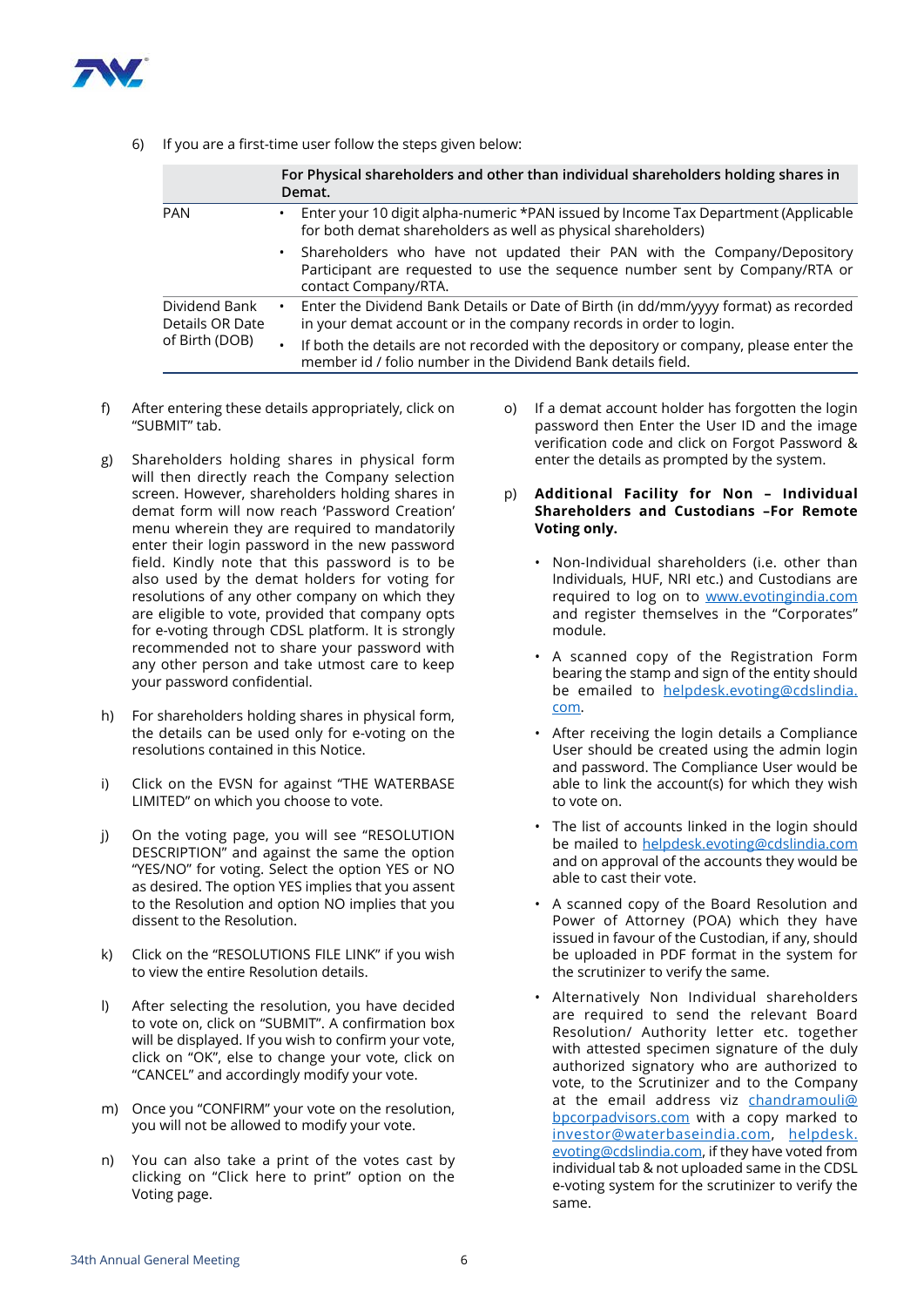

#### **18. INSTRUCTIONS FOR SHAREHOLDERS ATTENDING THE AGM THROUGH VC / OAVM & E-VOTING DURING MEETING ARE AS UNDER:**

- i. The procedure for attending meeting & e-Voting on the day of the AGM is same as the instructions mentioned above for e-voting.
- ii. The link for VC / OAVM to attend meeting will be available where the EVSN of Company will be displayed after successful login as per the instructions mentioned above for e-voting.
- iii. Shareholders who have voted through Remote e-Voting will be eligible to attend the meeting. However, they will not be eligible to vote at the AGM.
- iv. Shareholders are encouraged to join the Meeting through Laptops / IPads for better experience.
- v. Further shareholders will be required to allow Camera and use Internet with a good speed to avoid any disturbance during the meeting.
- vi. Please note that Participants Connecting from Mobile Devices or Tablets or through Laptop connecting via Mobile Hotspot may experience Audio/Video loss due to fluctuation in their respective network. It is therefore recommended to use Stable Wi-Fi or LAN Connection to mitigate any kind of aforesaid glitches.
- vii. Shareholders who would like to express their views / ask questions during the meeting may register themselves as a speaker by sending their request in advance at least **3 days prior to meeting** mentioning their name, Demat account number / folio number, email id, mobile number, questions proposed to be asked at the e-mail id of the company i.e. [investor@waterbaseindia.](mailto:investor%40waterbaseindia.com?subject=) [com](mailto:investor%40waterbaseindia.com?subject=). The shareholders who do not wish to speak during the AGM, but have queries, may send their queries **3 days prior to meeting** mentioning their name, demat account number/folio number, email id, mobile number at the e-mail id of the company i.e. [investor@waterbaseindia.com.](mailto:investor%40waterbaseindia.com?subject=) These queries will be replied to by the company suitably by email.
- viii. Those shareholders who have registered themselves as a speaker will only be allowed to express their views/ask questions during the meeting.
- ix. Only those shareholders, who are present in the AGM through VC / OAVM facility and have not casted their vote on the Resolutions through remote e-Voting and are otherwise not barred

from doing so, shall be eligible to vote through e-Voting system available during the AGM.

- x. If any Votes are cast by the shareholders through the e-voting available during the AGM and if the same shareholders have not participated in the meeting through VC / OAVM facility, then the votes cast by such shareholders shall be considered invalid as the facility of e-voting during the meeting is available only to the shareholders attending the meeting.
- 19. **Process for Shareholders whose Email / Mobile No. are not registered with the Company / RTA / Depositories.**
	- i. For Physical shareholders- please provide necessary details like Folio No., Name of shareholder, scanned copy of the share certificate (front and back), self-attested scanned copy of PAN Card, AADHAR Card and Cancelled Cheque by email to the RTA's E-Mail i.e. [investor@](mailto:investor%40cameoindia.com?subject=) [cameoindia.com](mailto:investor%40cameoindia.com?subject=) or update the details at their web portal <https://investors.cameoindia.com> by providing the necessary details required therein.
	- ii. For Demat shareholders please update your email id & mobile no. with your respective Depository Participant (DP)
	- iii. For Individual Demat shareholders Please update your email id & mobile no. with your respective Depository Participant (DP) which is mandatory while e-Voting & joining virtual meetings through Depository.
- 20. If you have any queries or issues regarding attending AGM & e-Voting from the CDSL e-Voting System, you can write an email to [helpdesk.evoting@cdslindia.com](mailto:helpdesk.evoting%40cdslindia.com?subject=) or contact at 022- 23058738 and 022-23058542/43.

 All grievances connected with the facility for voting by electronic means may be addressed to Mr. Rakesh Dalvi, Sr. Manager, (CDSL) Central Depository Services (India) Limited, A Wing, 25th Floor, Marathon Futurex, Mafatlal Mill Compounds, N M Joshi Marg, Lower Parel (East), Mumbai - 400013 or send an email to [helpdesk.](mailto:helpdesk.evoting%40cdslindia.com?subject=) [evoting@cdslindia.com](mailto:helpdesk.evoting%40cdslindia.com?subject=) or call on 022-23058542/43.

21. Any person who have acquired shares and become members of the company after the dispatch of the notice and holding shares as on Cut-Off/ Record Date of September 16, 2021, and who have updated their PAN with the Company/DP, should follow the instructions above mentioned to vote through e-voting and those who have not updated their PAN with the Company/DP, can send a mail to [investor@cameoindia.](mailto:investor%40cameoindia.com?subject=) [com](mailto:investor%40cameoindia.com?subject=) with a copy to [helpdesk.evoting@cdslindia.com](mailto:helpdesk.evoting%40cdslindia.com?subject=) to obtain the details.